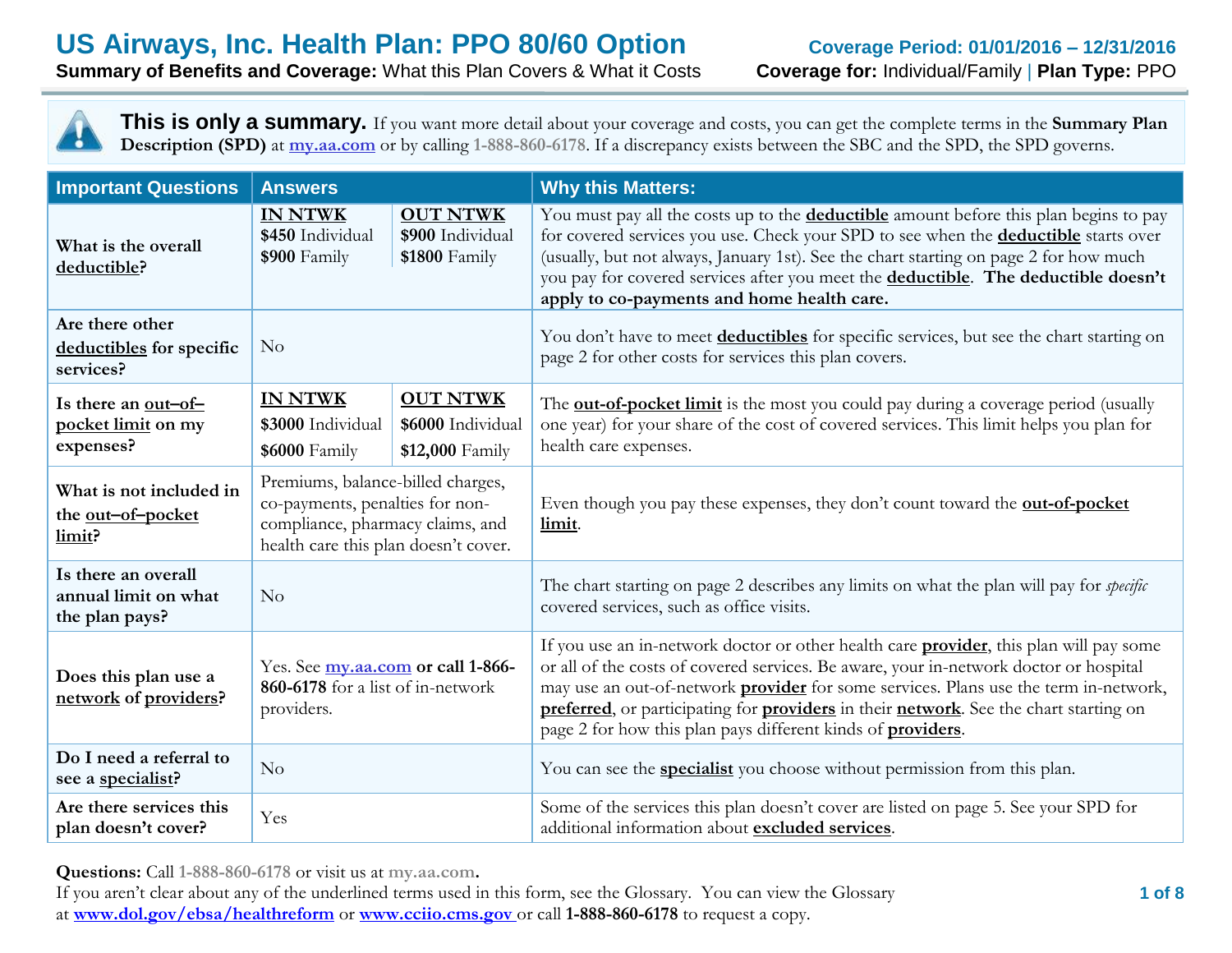- **Co-payments** (co-pays) are fixed dollar amounts (for example, \$15) you pay for covered health care, usually when you receive the service.
- **Co-insurance** is *your* share of the costs of a covered service, calculated as a percent of the **allowed amount** for the service. For example, if the plan's **allowed amount** for an overnight hospital stay is \$1,000, your **co-insurance** payment of 20% would be \$200. This may change if you haven't met your **deductible**.
- The amount the plan pays for covered services is based on the **allowed amount**. If an out-of-network **provider** charges more than the **allowed amount**, you may have to pay the difference. For example, if an out-of-network hospital charges \$1,500 for an overnight stay and the **allowed amount** is \$1,000, you may have to pay the \$500 difference. (This is called **balance billing**.)
- This plan may encourage you to use in-network **providers** by charging you lower **deductibles**, **co-payments** and **co-insurance** amounts.

| <b>Common</b><br><b>Medical Event</b> | <b>Services You May Need</b>                                                   |                                 | <b>Out-of-Network</b><br><b>Provider</b> | <b>Limitations &amp; Exceptions</b>                                                                                                                                                         |
|---------------------------------------|--------------------------------------------------------------------------------|---------------------------------|------------------------------------------|---------------------------------------------------------------------------------------------------------------------------------------------------------------------------------------------|
|                                       | Primary care visit to treat an injury or illness                               | $$25$ co-pay                    | 40% co-insurance                         | Doctor on Demand visits \$30.                                                                                                                                                               |
|                                       | Specialist visit                                                               | $$40$ co-pay                    | 40% co-insurance                         | -none-                                                                                                                                                                                      |
| If you visit a health                 | Other medical practitioner office visit (e.g.,<br>chiropractor, acupuncturist) | \$40 co-pay for<br>chiropractor | Not Covered                              | Coverage is limited to 20 visits annual<br>max. Acupuncture is not covered.                                                                                                                 |
| care provider's office<br>or clinic   | Preventive care/screening/immunization                                         | $$25$ co-pay                    | Not Covered                              | There may be other levels of cost share<br>that are contingent on what services<br>are provided. See the Schedule of<br>PPO Plan Benefits section of the SPD<br>for a complete explanation. |
|                                       | Diagnostic test (x-ray, blood work)                                            | 20% co-insurance                | 40% co-insurance                         | The amount you pay may be different<br>depending on how or where your care<br>was provided. See the Schedule of<br>PPO Plan Benefits section of the SPD<br>for complete details.            |
| If you have a test                    | Imaging (CT/PET scans, MRIs)                                                   | 20% co-insurance                | 40% co-insurance                         | The amount you pay may be different<br>depending on how or where your care<br>was provided. See the Schedule of<br>PPO Plan Benefits section of the SPD<br>for complete details.            |

**Questions:** Call **1-888-860-6178** or visit us at **my.aa.com.**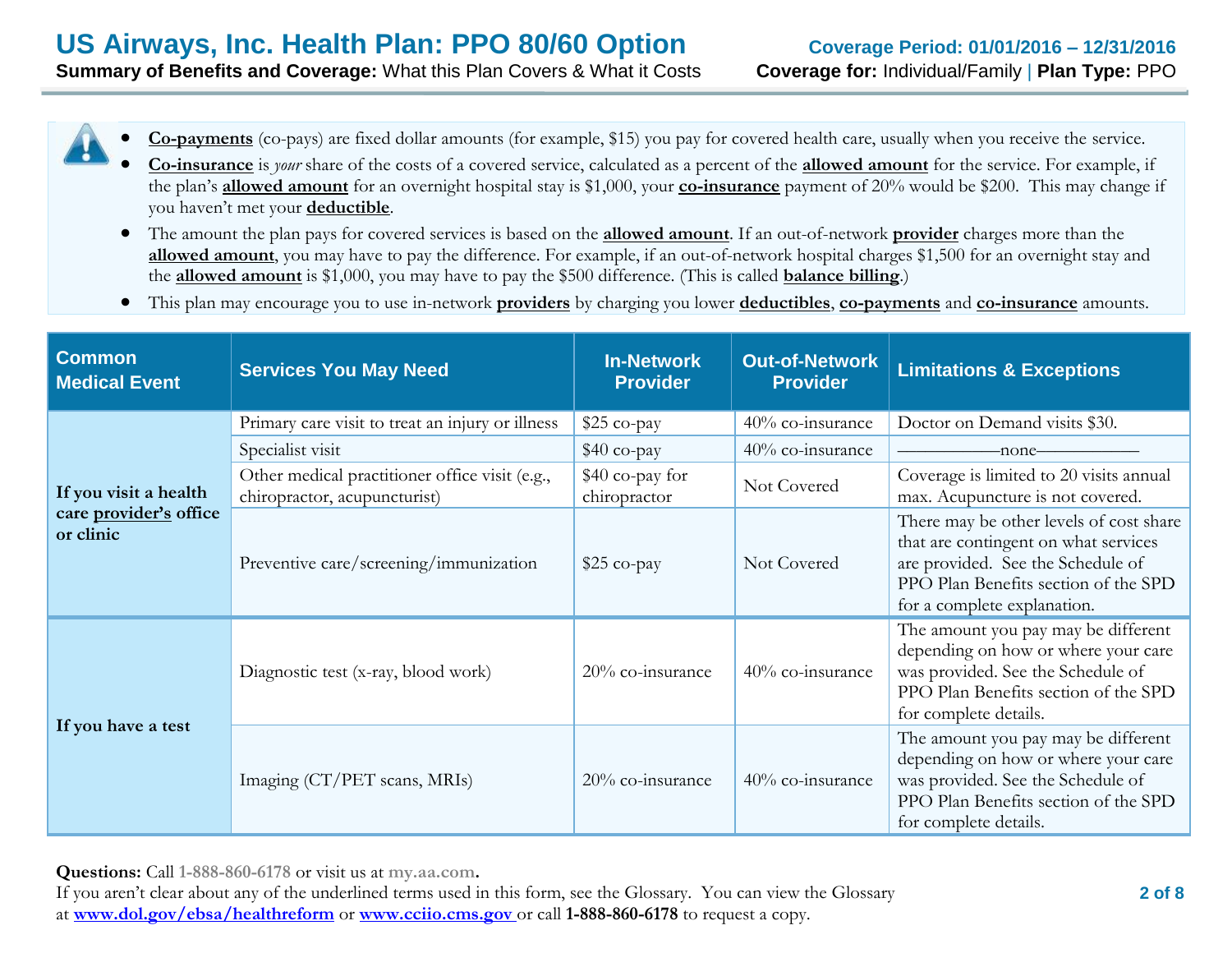**Summary of Benefits and Coverage:** What this Plan Covers & What it Costs **Coverage for:** Individual/Family | **Plan Type:** PPO

| <b>Common</b><br><b>Medical Event</b>                                                                   | <b>Services You May Need</b>                   | <b>In-Network</b><br><b>Provider</b>    | <b>Out-of-Network</b><br><b>Provider</b> | <b>Limitations &amp; Exceptions</b>                                                                                                                                                 |
|---------------------------------------------------------------------------------------------------------|------------------------------------------------|-----------------------------------------|------------------------------------------|-------------------------------------------------------------------------------------------------------------------------------------------------------------------------------------|
| If you need drugs to                                                                                    | Generic drugs                                  | \$15 retail/\$30 mail<br>order          | Not Covered                              | Covers up to 34 day supply (retail<br>prescription); 35-90 day supply (mail<br>order prescription).                                                                                 |
| treat your illness or<br>condition<br>More information<br>about <b>prescription</b><br>drug coverage is | Preferred brand drugs                          | \$30 retail/\$60 mail<br>order          | Not Covered                              | If you request a brand drug when a<br>generic drug is available, you will pay<br>the difference in cost between the<br>brand and generic drug in addition to<br>the generic co-pay. |
| available at<br>www.express-<br>scripts.com                                                             | Non-preferred brand drugs                      | \$50 retail/\$100<br>mail order         | Not Covered                              | If you request a brand drug when a<br>generic drug is available, you will pay<br>the difference in cost between the<br>brand and generic drug in addition to<br>the generic co-pay. |
| If you have                                                                                             | Facility fee (e.g., ambulatory surgery center) | 20% co-insurance                        | 40% co-insurance                         | $\overline{\phantom{a}}$ none                                                                                                                                                       |
| outpatient surgery                                                                                      | Physician/surgeon fees                         | 20% co-insurance                        | 40% co-insurance                         | $\overline{\phantom{a}}$ none                                                                                                                                                       |
| If you need                                                                                             | Emergency room services                        | \$100 co-payment                        | \$100 co-payment                         | Co-payment waived if admitted.                                                                                                                                                      |
| immediate medical                                                                                       | Emergency medical transportation               | 20% co-insurance                        | 20% co-insurance                         | $-none$                                                                                                                                                                             |
| attention                                                                                               | Urgent care                                    | \$40 co-payment                         | 40% co-insurance                         | $\longrightarrow$ none                                                                                                                                                              |
| If you have a                                                                                           | Facility fee (e.g., hospital room)             | 20% co-insurance                        | 40% co-insurance                         | Notification required for inpatient out-<br>of-network or \$250 penalty applies.                                                                                                    |
| hospital stay                                                                                           | Physician/surgeon fee                          | 20% co-insurance                        | 40% co-insurance                         | $-none$ ——                                                                                                                                                                          |
| If you have mental                                                                                      | Mental/Behavioral health outpatient services   | \$25 co-payment                         | 40% co-insurance                         | $\overline{\phantom{}}$ none                                                                                                                                                        |
| health, behavioral                                                                                      | Mental/Behavioral health inpatient services    | 20% co-insurance                        | 40% co-insurance                         | $-none$ ——                                                                                                                                                                          |
| health, or substance                                                                                    | Substance use disorder outpatient services     | \$25 co-payment                         | 40% co-insurance                         | $-none$                                                                                                                                                                             |
| abuse needs                                                                                             | Substance use disorder inpatient services      | 20% co-insurance                        | 40% co-insurance                         |                                                                                                                                                                                     |
| If you are pregnant                                                                                     | Prenatal and postnatal care                    | \$25 Global<br>Maternity co-<br>payment | 40% co-insurance                         | Additional out-of-pocket costs may<br>apply. See the Schedule of PPO Plan<br>Benefits section of the SPD.                                                                           |
|                                                                                                         | Delivery and all inpatient services            | 20% co-insurance                        | 40% co-insurance                         | —none—                                                                                                                                                                              |

**Questions:** Call **1-888-860-6178** or visit us at **my.aa.com.**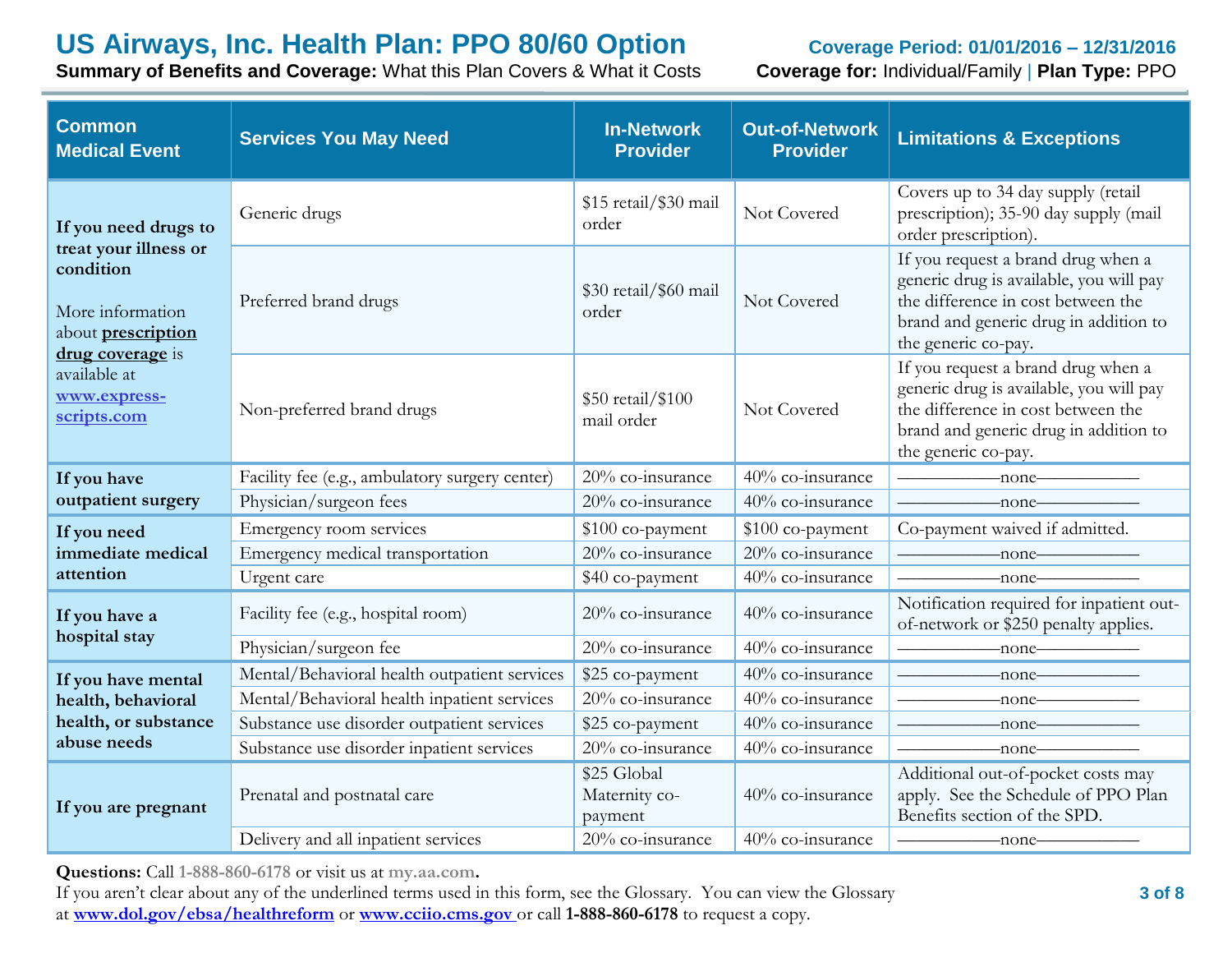**Summary of Benefits and Coverage:** What this Plan Covers & What it Costs **Coverage for:** Individual/Family | **Plan Type:** PPO

| <b>Common</b><br><b>Medical Event</b>                                   | <b>Services You May Need</b> | <b>In-Network</b><br><b>Provider</b>               | <b>Out-of-Network</b><br><b>Provider</b> | <b>Limitations &amp; Exceptions</b>                                                                                                                                                |
|-------------------------------------------------------------------------|------------------------------|----------------------------------------------------|------------------------------------------|------------------------------------------------------------------------------------------------------------------------------------------------------------------------------------|
|                                                                         | Home health care             | No Charge                                          | Not Covered                              | Coverage is limited to 100 visits annual<br>max.                                                                                                                                   |
|                                                                         | Rehabilitation services      | \$40 co-payment                                    | 40% co-insurance                         | Coverage is limited to 40 visits annual<br>max. physical and occupational<br>combined therapy, 20 visits annual<br>max speech therapy. Combined in-<br>network and out-of-network. |
| If you need help<br>recovering or have<br>other special health<br>needs | Habilitation services        | \$40 co-payment                                    | 40% co-insurance                         | All rehabilitation and habilitation visits<br>count toward your rehabilitation visit<br>limit.                                                                                     |
|                                                                         | Skilled nursing care         | 20% co-insurance                                   | 40% co-insurance                         | Coverage is limited to 60 days annual<br>max. combined in-network and out-of-<br>network.                                                                                          |
|                                                                         | Durable medical equipment    | First \$500 No<br>Charge, then 20%<br>co-insurance | 40% co-insurance                         | Precertification required after \$500<br>met. Co-insurance after deductible<br>met.                                                                                                |
|                                                                         | Hospice service              | No Charge                                          | Not Covered                              | -none-                                                                                                                                                                             |
|                                                                         | Eye exam                     | Not Covered                                        | Not Covered                              | -none-                                                                                                                                                                             |
| If your child needs<br>dental or eye care                               | Glasses                      | Not Covered                                        | Not Covered                              | -none-                                                                                                                                                                             |
|                                                                         | Dental check-up              | Not Covered                                        | Not Covered                              | -none-                                                                                                                                                                             |

# **Excluded Services & Other Covered Services:**

#### **Services Your Plan Does NOT Cover (This isn't a complete list. Check your SPD for other excluded services.)**

#### • Acupuncture

- Cosmetic surgery
- Dental care (except for dental treatment and oral surgery related to the mouth that is required as the result of an accident and started prior to a year after the accident)
- **•** Glasses
- Hearing aids
- Infertility treatment (except diagnostic testing to determine the cause of infertility and prescription medication to treat infertility)
- Routine eye care
- Routine foot care (except for procedures associated with diabetic treatment)
- Weight loss programs
- Long-term care

**Questions:** Call **1-888-860-6178** or visit us at **my.aa.com.**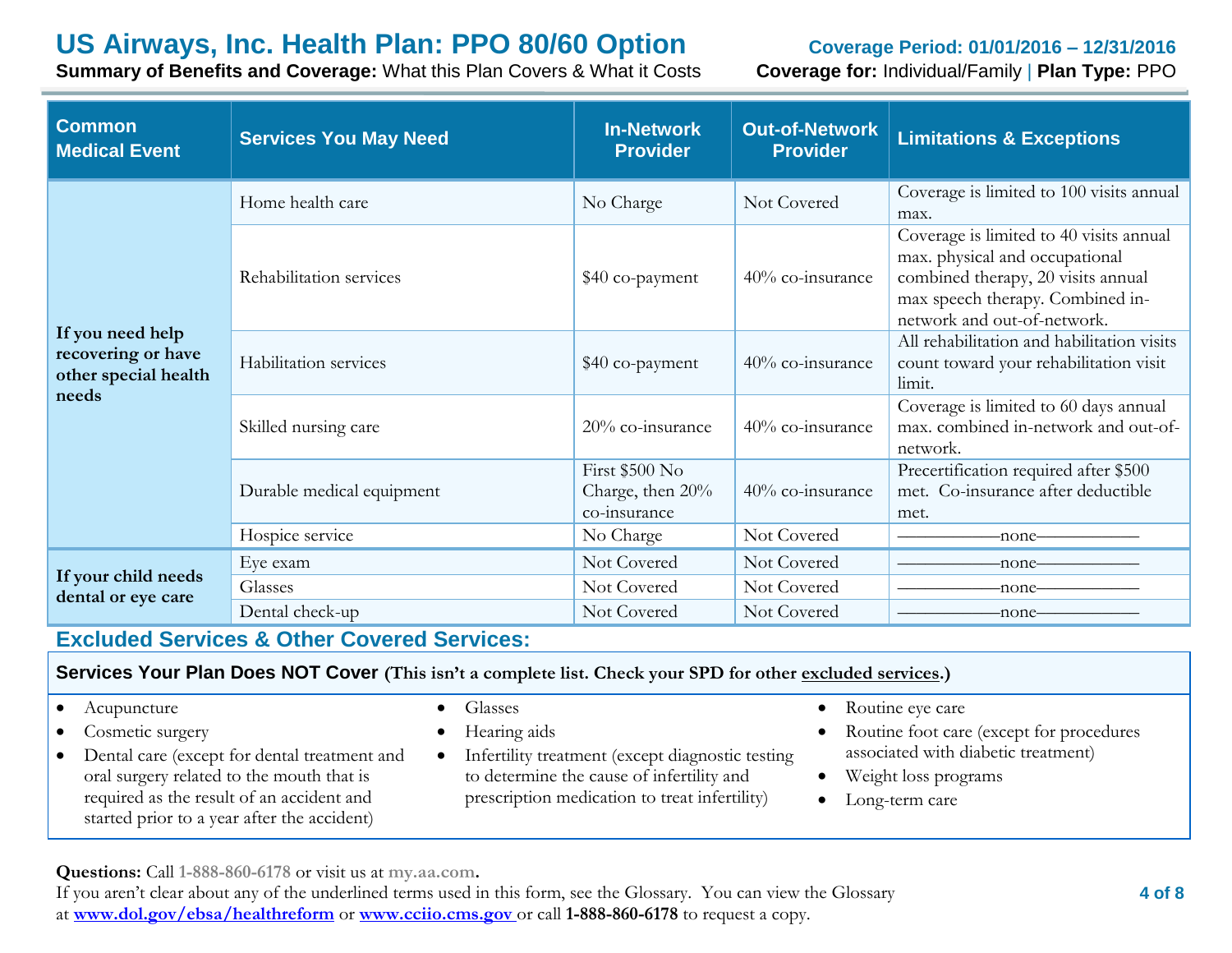| Other Covered Services (This isn't a complete list. Check your SPD for other covered services and your costs for these services.) |  |                                                                    |  |                        |
|-----------------------------------------------------------------------------------------------------------------------------------|--|--------------------------------------------------------------------|--|------------------------|
| • Bariatric surgery (one procedure for the life of $\bullet$<br>the patient's participation in the Plan)                          |  | Most coverage provided outside the United<br>States. See my.aa.com |  | • Private-duty nursing |
| • Chiropractic care $(20 \text{ visit annual max.})$                                                                              |  | • Non-emergency care when traveling outside<br>the U.S.            |  |                        |

## **Your Rights to Continue Coverage:**

If you lose coverage under the plan, then, depending upon the circumstances, Federal and State laws may provide protections that allow you to keep health coverage. Any such rights may be limited in duration and will require you to pay a **premium**, which may be significantly higher than the premium you pay while covered under the plan. Other limitations on your rights to continue coverage may also apply.

For more information on your rights to continue coverage, contact the plan at 1-888-860-6178. You may also contact your state insurance department, the U.S. Department of Labor, Employee Benefits Security Administration at 1-866-444-3272 or www.dol.gov/ebsa, or the U.S. Department of Health and Human Services at 1-877-267-2323 x61565 or [www.cciio.cms.gov.](http://www.cciio.cms.gov/)

## **Your Grievance and Appeals Rights:**

If you have a complaint or are dissatisfied with a denial of coverage for claims under your plan, you may be able to **appeal** or file a **grievance**. For questions about your rights, this notice, or assistance, you can contact the claims administrator (listed on your member ID card) at:

| Blue Cross and Blue Shield of Texas | UnitedHealthcare              | <b>Express Scripts</b> , Inc. |
|-------------------------------------|-------------------------------|-------------------------------|
| Appeals for US Airways, Inc.        | National Appeals Center       | Appeals for US Airways, Inc.  |
| PO BOX 833874                       | PO BOX 30432                  | PO BOX 66588                  |
| Richardson, TX 75083-3874           | Salt Lake City, UT 84130-0432 | St. Louis, MO 63166-6588      |
| Telephone: 1-800-441-9188           | Telephone: 1-800-520-0811     | Telephone: 1-800-753-2851     |

# **Does this Coverage Provide Minimum Essential Coverage?**

The Affordable Care Act requires most people to have health care coverage that qualifies as "minimum essential coverage." **This health coverage does provide minimum essential coverage.**

# **Does this Coverage Meet the Minimum Value Standard?**

The Affordable Care Act establishes a minimum value standard of benefits of a health plan. The minimum value standard is 60% (actuarial value). **This health coverage does meet the minimum value standard for the benefits it provides.**

**Questions:** Call **1-888-860-6178** or visit us at **my.aa.com.** If you aren't clear about any of the underlined terms used in this form, see the Glossary. You can view the Glossary at **www.dol.gov/ebsa/healthreform** or **www.cciio.cms.gov** or call **1-888-860-6178** to request a copy.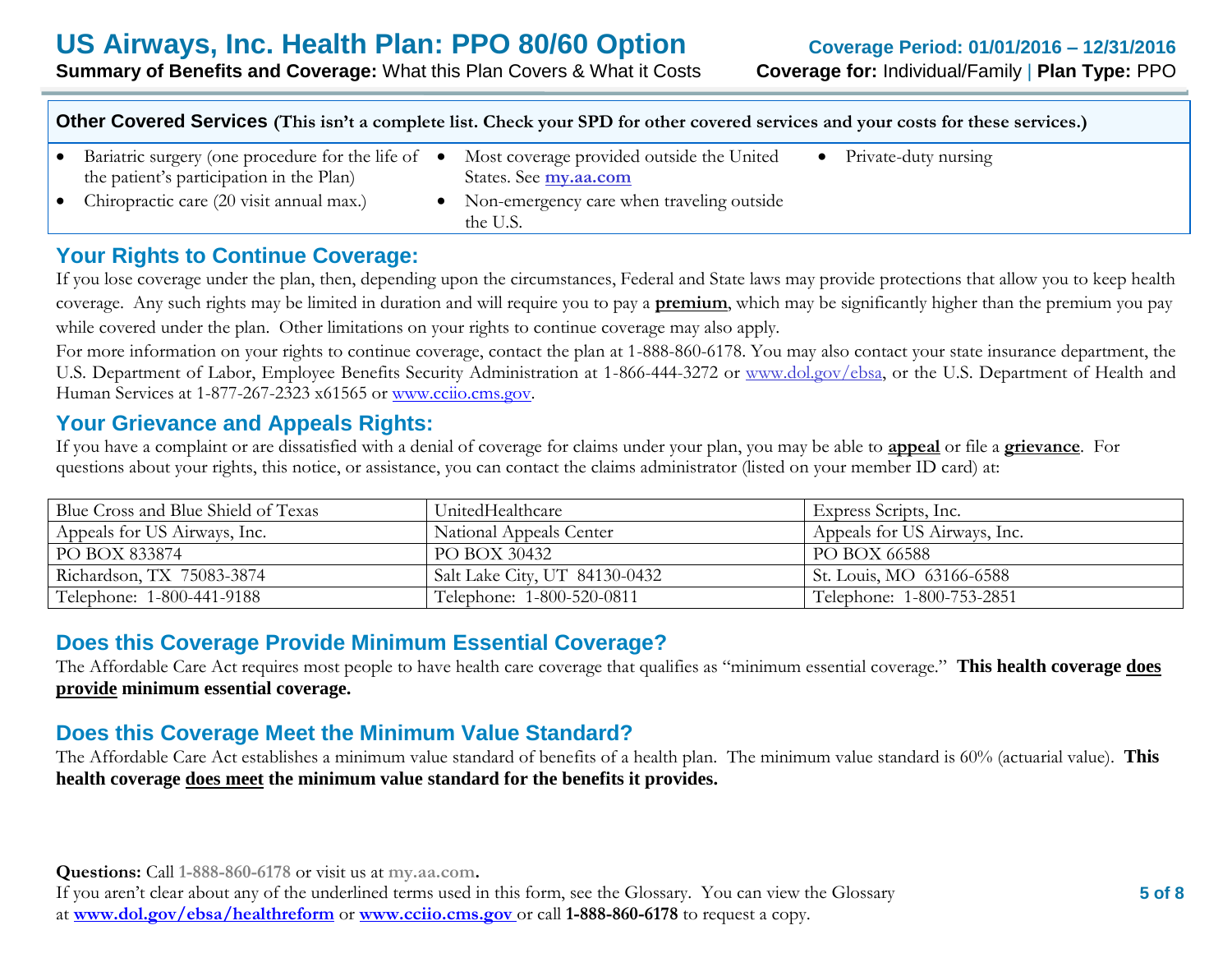# **Health Reimbursement Account (HRA) (formerly known as Health US Account (HUSA))**

If you (or your spouse/DP) participate in the WebMD Wellness program and earn wellness rewards, we will place those reward funds in your YSA (Your Spending Account) HRA. Any remaining funds in your HUSA will automatically transfer to your HRA. You can use the funds to pay for health-related items not paid by your medical/prescription coverage, (deductibles, out-of-pocket amounts, etc.) You must use all the funds in your HCFSA before you can access the funds in this HRA. Also, you can access these funds only up to the amounts actually deposited into the HRA.

# **Health Care Flexible Spending Account (HCFSA)**

From payroll deductions throughout the year, you can set aside pre-tax funds that go into your YSA (Your Spending Account) HCFSA. These funds may be used to reimburse you for health-related expenses such as deductibles, out-of-pocket amounts, etc. As soon as you make your first contribution through payroll deduction each year, the full amount of your elected HCFSA account is available for use. **For 2016, the maximum amount you can deposit into your HCFSA is \$2,550.** 

# **Language Access Services:**

Para obtener asistencia en español, llame al número de teléfono en su tarjeta de identificación. 若需要中文协助,请拨打您会员卡上的电话号码 Dine k'ehji shich'i' hadoodzih ninizingo, bee neehozin biniiye nanitinigii number bikaa'igii bich'i' hodiilnih Para sa tulong sa Tagalog, tawagan ang numero sa iyong ID card.

––––––––––––––––––––––*To see examples of how this plan might cover costs for a sample medical situation, see the next page.–––––––––––*––––––––––

**Questions:** Call **1-888-860-6178** or visit us at **my.aa.com.**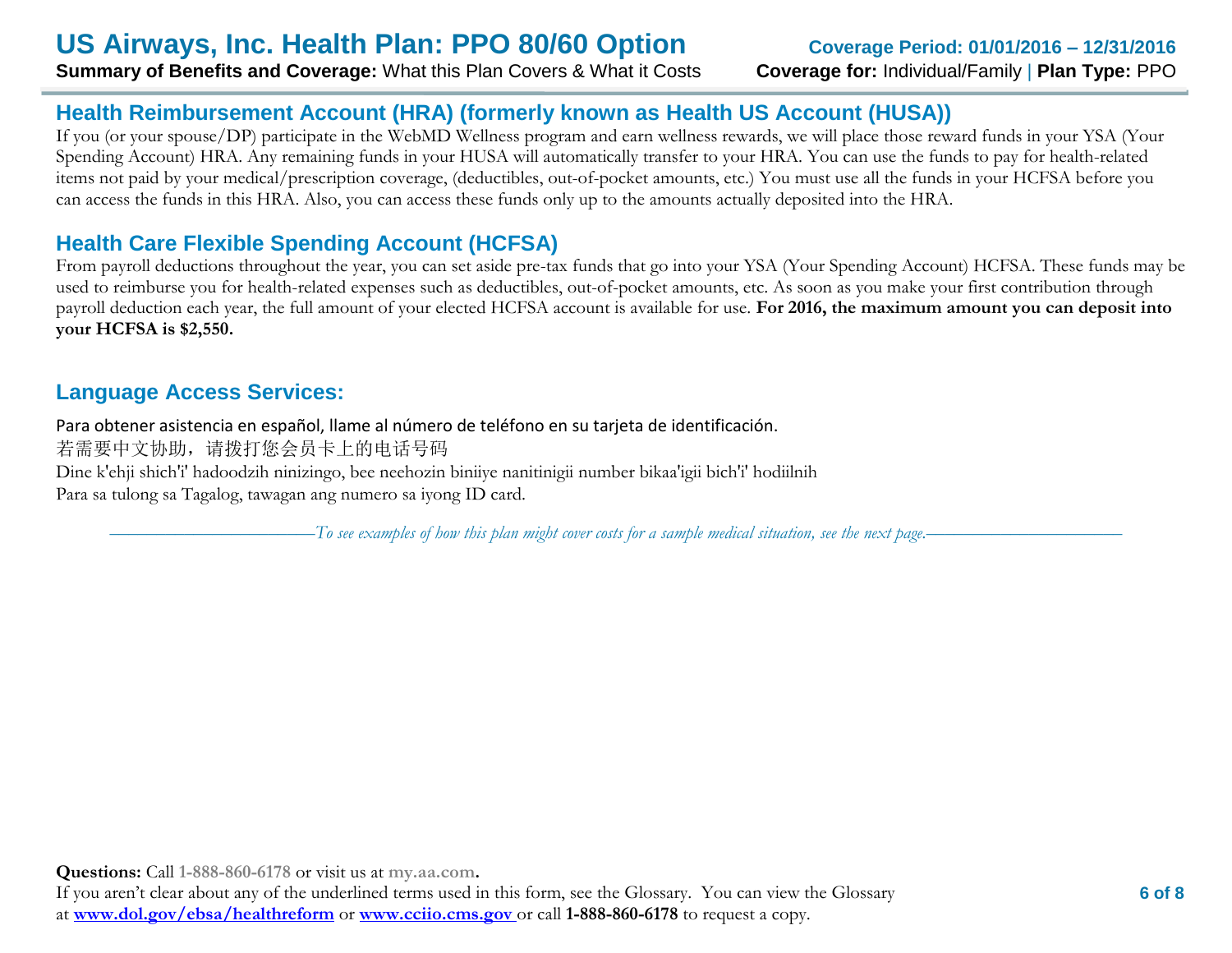# **About these Coverage Examples:**

These examples show how this plan might cover medical care in given situations. Use these examples to see, in general, how much financial protection a sample patient might get if they are covered under different plans.



**This is not a cost estimator.** 

Don't use these examples to estimate your actual costs under this plan. The actual care you receive will be different from these examples, and the cost of that care will also be different.

See the next page for important information about these examples.

| <b>Having a baby</b> |  |
|----------------------|--|
| (normal delivery)    |  |

- Amount owed to providers: \$7,540
- **Plan pays** \$6,110
- **Patient pays** \$1,430

#### **Sample care costs:**

| Total                               | \$7,540 |
|-------------------------------------|---------|
| Vaccines, other preventive          | \$40    |
| Radiology                           | \$200   |
| Prescriptions $(4 \omega $50$ each) | \$200   |
| Laboratory tests                    | \$500   |
| Anesthesia                          | \$900   |
| Hospital charges (baby)             | \$900   |
| Routine obstetric care              | \$2,100 |
| Hospital charges (mother)           | \$2,700 |
|                                     |         |

#### **Patient pays:**

| Deductibles          | \$450   |
|----------------------|---------|
| Co-payments          | \$60    |
| Co-insurance         | \$920   |
| Limits or exclusions |         |
| Total                | \$1,430 |

## **Managing Type 2 Diabetes**

(routine maintenance of a well-controlled condition)

- **Amount owed to providers: \$5,400**
- **Plan pays** \$3,790
- **Patient pays** \$1,610

#### **Sample care costs:**

| Prescriptions                  | \$2,900 |
|--------------------------------|---------|
| Medical Equipment and Supplies | \$1,300 |
| Office Visits and Procedures   | \$700   |
| Education                      | \$300   |
| Laboratory tests               | \$100   |
| Vaccines, other preventive     | \$100   |
| Total                          | \$5,400 |

#### **Patient pays:**

| Deductibles (met previously) |         |
|------------------------------|---------|
| Co-payments                  | \$1,030 |
| Co-insurance                 | \$280   |
| Limits or exclusions         | \$300   |
| Total                        | \$1,610 |

**Questions:** Call **1-888-860-6178** or visit us at **my.aa.com.**